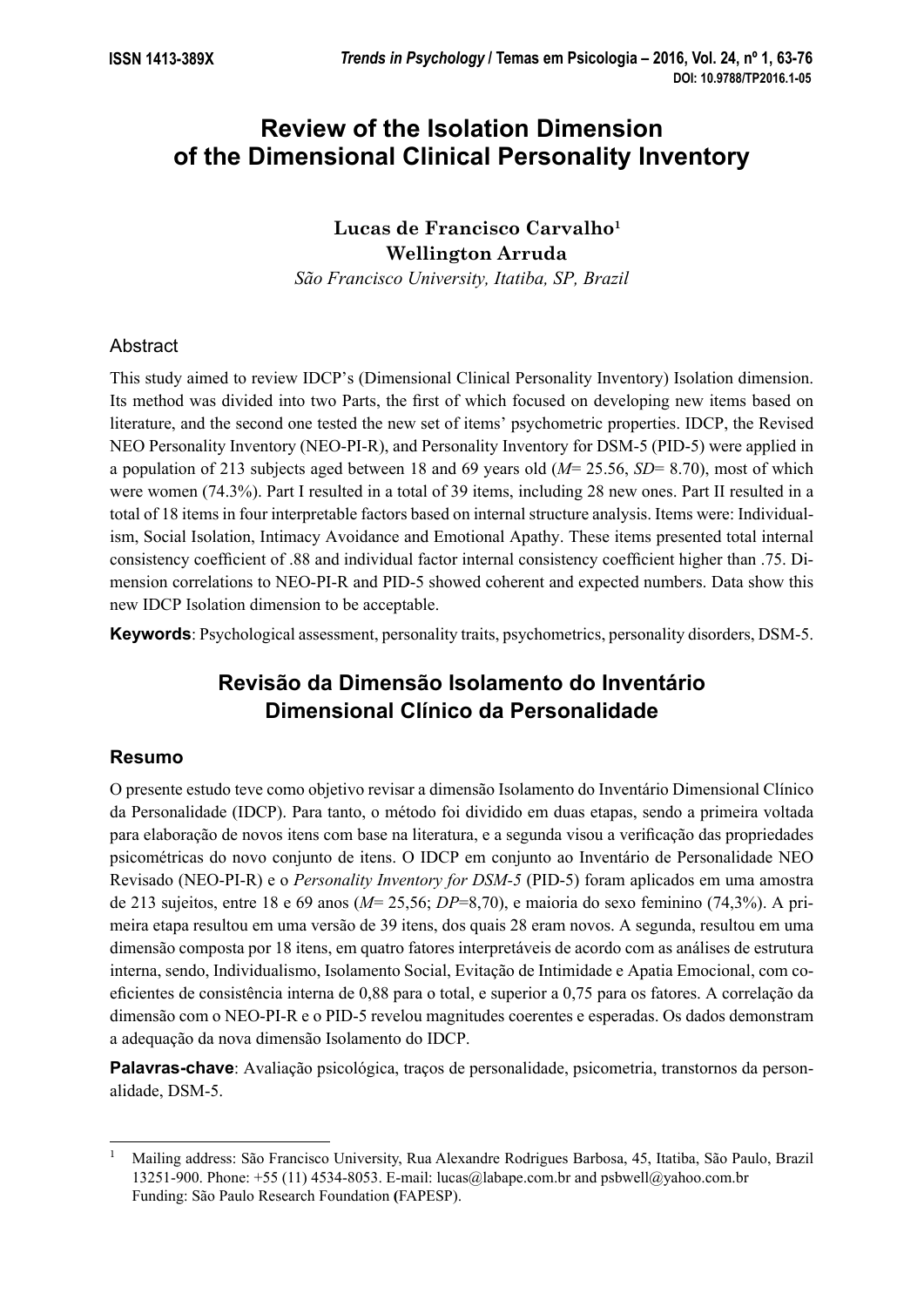# **Revisión de la Dimensión Aislamiento del Inventario Dimensional Clínico de la Personalidad**

## **Resumen**

El presente estudio tuvo como objetivo revisar la dimensión Aislamiento del Inventario Dimensional Clínico de la Personalidad (IDCP). Para eso, el método se divide en dos etapas, la primera que se centra en el desarrollo de nuevos elementos en función de la literatura, y el segundo tenía como objetivo verifi car las propiedades psicométricas de los ítems nuevos. El IDCP fue aplicado junto al Inventario de Personalidad NEO Revisado (NEO-PI-R) y el *Personality Inventory for DSM-5* (PID-5), en una muestra de 213 sujetos con edades entre 18 y 69 años (*M* = 25.56; *SD* = 8.70), siendo la mayoría mujeres (74.3%). La primer etapa produjo una versión de 39 ítems, de los cuales 28 eran nuevos. El segundo dio lugar a una mezcla compuesta de 18 ítems en cuatro factores interpretables según el análisis de la estructura interna, siendo ellos: individualismo, aislamiento social, evitación de la intimidad y apatía emocional, con coeficientes de consistencia interna de .88 para la dimensión total, y más de .75 para los factores. La correlación con el NEO-PI-R y el PID-5 mostró magnitudes coherentes y esperadas. Los datos demuestran la adecuación de la nueva dimensión de aislamiento de IDCP.

**Palabras clave***:* Evaluación psicológica, rasgos de personalidad, psicometría, transtornos de la personalidad, DSM-5.

The categorical model used for classifying and diagnosing personality disorders is being widely discussed (Skodol et al*.*, 2011; Zimmerman,  $2011$ ). A lack of valid criteria for defining clinical profiles, presence of excessive co-morbidities in diagnoses based on this model, an explicit arbitrariness when distinguishing between healthy and pathological functioning, and dissent regarding criteria composing each individual disorder are issues that illustrate the limits of this categorical proposal. Consequently, a dimensional proposal for assessing pathological personality traits and diagnosing personality disorders has been increasingly discussed in literature. This proposal basically suggests a continuum between healthy and pathological personality traits, as all individuals present with all categories however different in terms of level or severity they may be (Kendler, Kupfer, Narrow, Phillips, & Fawcett, 2009; Widiger & Lowe, 2008).

IDCP (*Inventário Dimensional Clínico da Personalidade*), the Dimensional Clinical Personality Inventory, was developed in Brazil (Carvalho, 2011; Carvalho & Primi, in press) and comprises 12 dimensions for assessing pathological personality traits. Studies on this instrument show its psychometric acceptableness, but recent research has been conducted to improve on IDCP dimensions by collecting instrument validity evidence and refining its assessment capacity. This study can be considered part of this research effort, as it seeks to revise one of IDCP's dimensions assessing pathological personality traits: the Isolation dimension.

Pathological personality traits displayed by individuals may constitute personality disorders. These disorders can be characterized by the following three global attributes (Millon,  $2011$ ): adaptive inflexibility, vicious circles, and tenuous stability. Adaptive inflexibility relates to an individual's lack of skills and strategies to confront with their own difficulties or try and achieve goals. Vicious circles are schemes created and maintained by the individual for feeding back existing difficulties and impairment. Tenuous stability refers to an individual's low resilience for dealing with stressor situations in their own environment. Additionally, these disorders can be identified by stable presence of impaired interpersonal relationships and perception of self (Skodol et al*.*, 2011).

There are several non-Brazilian self-report instruments for assessing pathological personal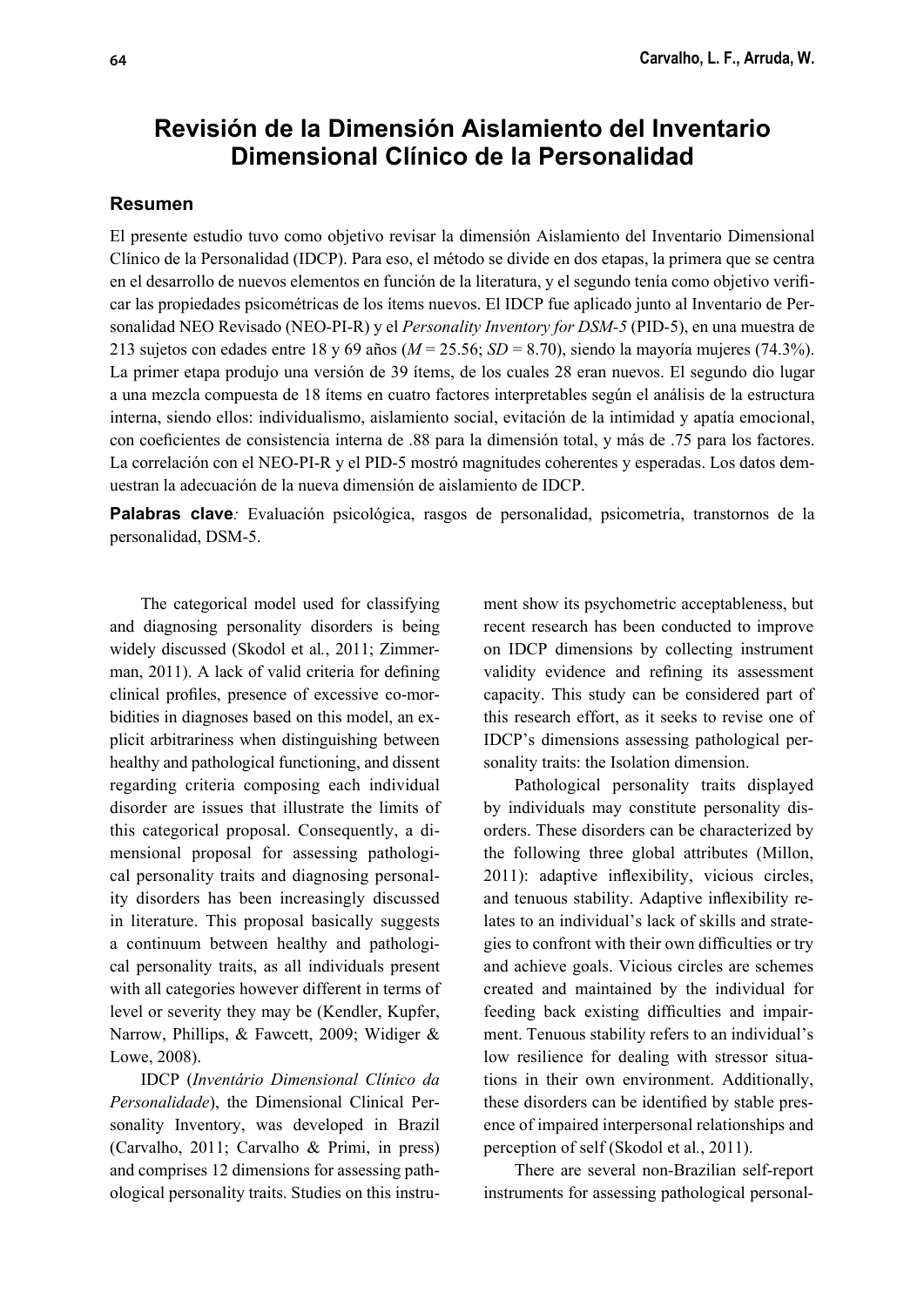ity traits (Millon, Millon, Meagher, Grossman, & Ramanath,  $2004$ ) – which may eventually constitute personality disorders –, such as the Minnesota Multiphasic Personality Inventory 2 (MMPI-2), Millon's Clinical Multiaxial Inventory III, and Personality Inventory for DSM-5 (PID-5), most of them self-reporting in nature. However, most of these tests have not been adapted for Brazil or have not had their psychometric properties studied locally. Thus, national publications have pointed out the scarcity of such instruments in Brazil (Carvalho, Bartholomeu, & Silva, 2010).

Considering this existing local gap, Carvalho and Primi (in press) developed IDCP, a Dimensional Clinical Personality Inventory, based on the Diagnostic and Statistical Manual of Mental Disorders IV-TR's (DSM-IV-TR; American Psychiatric Association [APA], 2003) diagnostic criteria and Millon's theory (Millon, Grossman, & Tringone, 2010; Millon et al*.*, 2004). IDCP is a self-report instrument consisting of 163 items that must be answered in a 4-point Likert scale. IDCP items are grouped in 12 dimensions (Dependency, Aggressiveness, Mood Instability, Eccentricity, Attention Seeking, Mistrust, Grandiosity, Isolation, Avoidance of Criticism, Self-Sacrifice, Conscientiousness, and Impulsiveness) presenting acceptable psychometric properties for reliability indexes based on internal consistency (Cronbach's α over .70 for almost all dimensions, excluding Conscientiousness, which was rated at .69) and validity evidence based on internal structure (exploratory factorial analysis and calibration with rating scale model adjustment indexes) and external variables, namely, psychiatric diagnoses and NEO-PI-R (Carvalho, 2011; Carvalho & Primi, in press; Carvalho, Primi, & Stone, 2014a).

Despite IDCP being psychometrically acceptable, as noted by Carvalho (2011), there is a need to improve on this instrument's dimensions. To fulfill this need, there have been studies to refine and expand construct representation and psychometric evidence findings. Research by Carvalho, Souza and Primi (2014c) – focusing on the Conscientiousness dimension – and Carvalho, Sette, Capitão and Primi (2014b) – focusing on the Attention Seeking dimension – are among this host of studies. We stress that this paper sought to replicate procedures used in the aforementioned studies for the analysis of the Isolation dimension.

According to Carvalho and Primi (in press), IDCP's Isolation dimension consists of 11 items ( $\alpha$ =.85) regarding mostly a preference for being alone, avoidance of social interactions, and taking less pleasure in relationships. For instance, 'I have little interest in making friends'relates to one of this dimension's items. According to these authors, schizoid personality disorder is the most represented disorder by this factor's items. According to Millon (2011), central schizoid functioning is the absence of pleasure in interpersonal relationships and a marked preference for being alone. Individuals presenting with this functioning are generally perceived by others as emotionally detached, distant, introverted, carefree, and indifferent. Despite there being a close connection between the Isolation dimension and schizoid functioning, other forms of functioning also present dimension-related traits. Schizotypal and avoidant functioning, for instance, are respectively characterized by eccentric thoughts and behavior and excessive anxiety in situations of social interaction (APA, 2003, 2013; Millon, 2011).

From an empirical standpoint, Abela (2013) used IDCP to create a profile of pathological personality traits of patients diagnosed with personality disorders. One of his findings was that the Isolation dimension scored higher among patients diagnosed with a schizoid personality disorder. Subjects diagnosed with a schizotypal and avoidant personality disorder also scored high in this dimension, although not as high.

According to these data, the Isolation dimension studied in this research paper closely relates to some forms of pathological personality functioning. Regardless of that fact, it is still a coherent set of items that assesses a common latent construct. When previously studied, this dimension presented acceptable psychometric properties. Continued validity studies are needed for expanding validity evidence, updating literature, and expanding this dimension's construct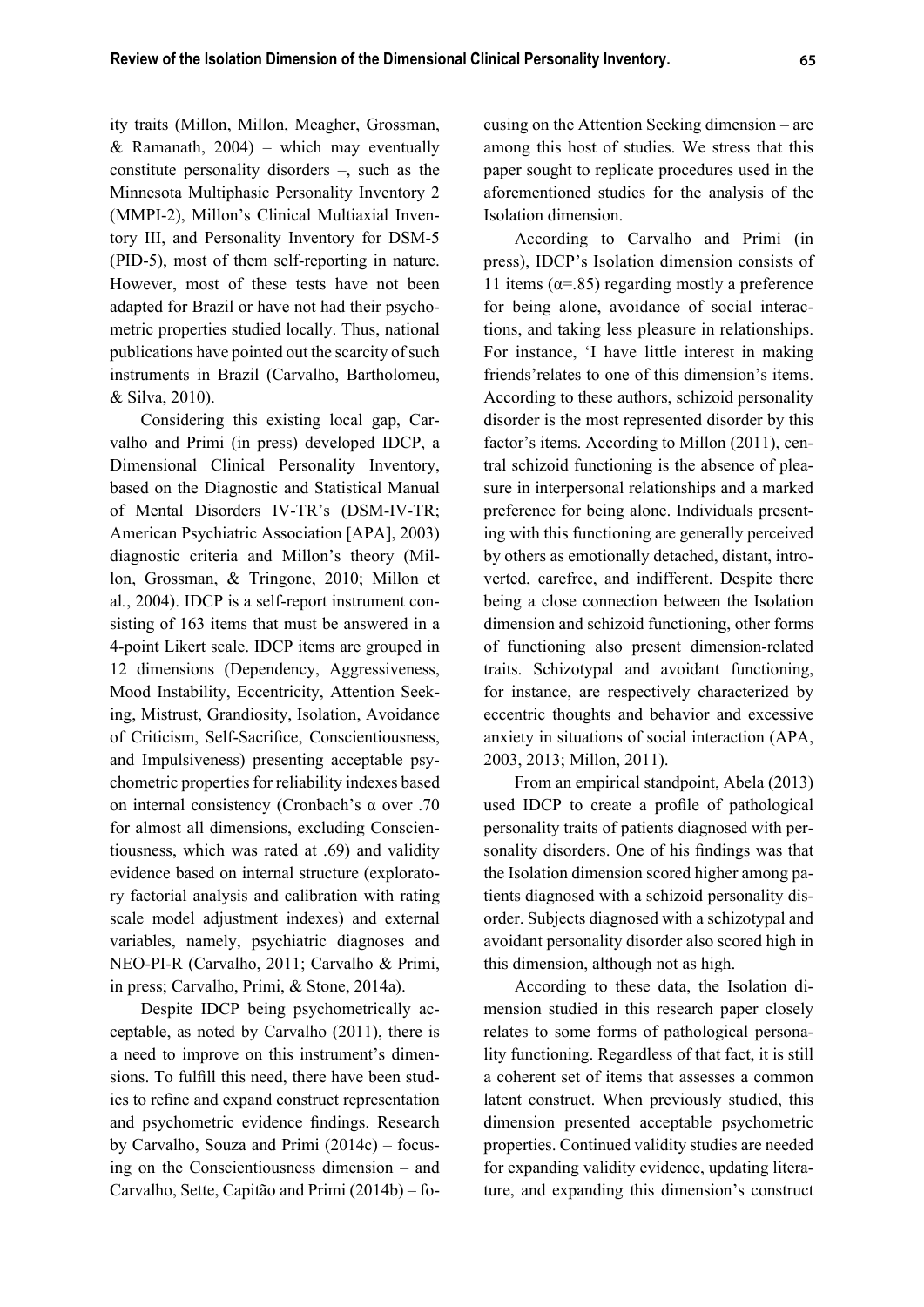representation, in addition to refining it. Thus, this study aims to revise IDCP's Isolation dimension by replicating research procedures previously used. In addition to revising and verifying its psychometric properties, we also sought to find dimensional factors that they could be used in future investigations of specific profiles related to specific latent constructs.

### **Method**

Method was divided into two parts. Firstly, the Isolation dimension was revised. Then, the revised Isolation dimension's psychometric properties were verified. As previously mentioned, procedures were chosen based on studies by Carvalho et al. (2014b); and Carvalho et al. (2014c).

## *Part I – Isolation Dimension Revision*

Part I consisted of 6 Phases. Phase 1 consisted of a literature review on the Isolation dimension, which considered mostly typical schizoid personality disorder characteristics. Sources initially chosen were DSM-5's Section 3 (APA, 2013), Personality Inventory for DSM-5 sentences and facet definitions (PID-5; Krueger, Derringer, Markon, Watson, & Skodol, 2011), Shedler-Westen Assessment Procedure (SWAP-200; Shedler  $&$  Westen, 2004) definitions and dimensions, Clark's Model (1990) sentences, which served as a basis for the Schedule for Nonadaptive Personality (SNAP). However, DSM-5 Section 3 was removed, as it did not include typical IDCP Isolation dimension traits. We point out that literature on Millon's theory was not included in revision, as IDCP's original version (Carvalho & Primi, in press) was widely used.

Then, the following references were selected: Personality Inventory for DSM 5 (PID-5; Krueger et al*.*, 2011); dimensions assessed by the Shedler-Westen Assessment Procedure (SWAP; Westen & Shedler, 1999); and Anna Clark's dimensions(1990), which served as a basis for the Schedule for Nonadaptive Personality (SNAP).

In Phase 2, constructs from chosen references were translated. They were organized into a spreadsheet and independently translated by the authors of this research paper. Translations were compared and a consensus was reached, wherein a final table was generated in Portuguese. Constructs were operationalized in Phase 3 (i.e., new items based on selected constructs were created). In Phase 4, authors selected the most acceptable items to be included in the final revised version according to how detailed their descriptions were. Our aim was to not select an extensive number of items representing the same characteristics and to strive for less overall redundancy.

In the following Phase (5), selected items were grouped per content into arbitrary categories developed by the authors, facilitating item content coverage analysis. Additionally, original Isolation dimension items were divided into these categories. This division's purpose was to lower the number of items selected up to this Phase, facilitating identification of redundant items and/or excessive categories relative to the overall amount of category items. In the last Phase, Phase 6, some of the new items were eliminated in consensus. Items deemed by the authors to be the most acceptable – due to both content (construct representation) and detailed item description – were selected.

# *Part II – Verifying the Revised Isolation Dimension's Psychometric Properties*

*Participants.* Participants were 213 subjects aged between 18 and 69 (*M*= 25.56, *SD*= 8.70), most of which were women (*N*=159, 74.3%), whose education level was incomplete Higher Education (83.6%) followed by complete Higher Education (8.9%). Participants were selected for convenience at private universities classes and campuses in the State of São Paulo. Additionally, 7.5% of subjects reported to have already undergone psychiatric treatment, 4.7% of them reported to be currently undergoing it, and 5.1% had already taken psychotropic drugs. Regarding psychological counselling, 23.4% of participants reported having been to psychotherapeutic counselling sessions and only 7.5% were still in psychotherapy.

*Instruments.* Carvalho and Primi's (in press) Dimensional Clinical Personality Inven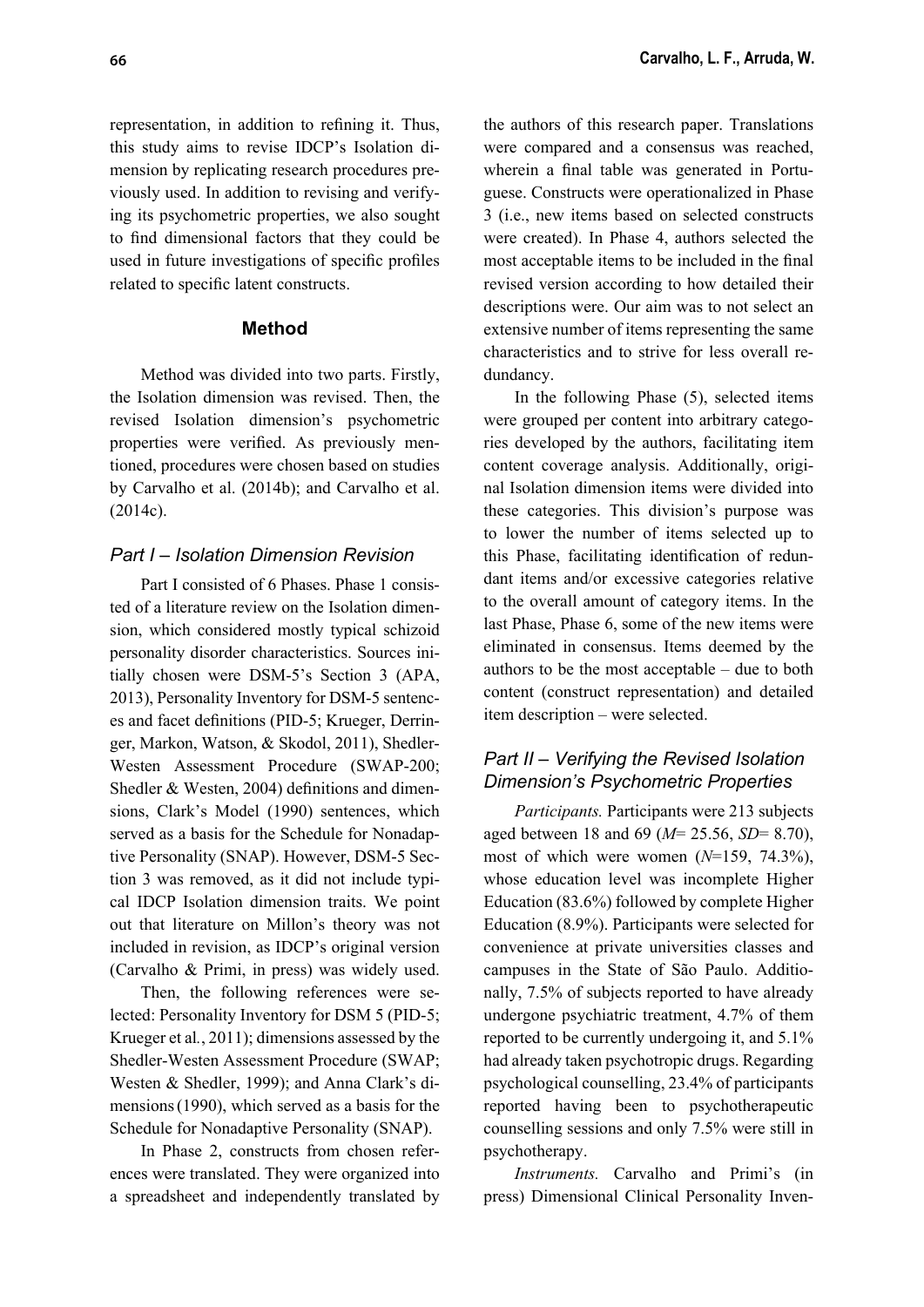tory (IDCP – *Inventário Dimensional Clínico da Personalidade*) revised version was used in this research study. It consists of 191 items grouped in 12 dimensions, namely: Dependency, Aggressiveness, Mood Instability, Eccentricity, Attention Seeking, Mistrust, Grandiosity, Isolation, Avoidance of Criticism, Self-Sacrifice, Conscientiousness, and Impulsiveness. We stress that the revised Isolation dimension version was used. Items were answered in a 4-point Likert scale where answers varied from 'Strongly Disagree' (1) to 'Strongly Agree' (4). IDCP presents acceptable validity and reliability evidence (Carvalho, 2011). Its completion time is approximately 25 minutes.

The Revised NEO Personality Inventory (NEO-PI-R) in its Brazilian version (Costa & McCrae, 2009) was also applied. This study included only the Neuroticism and Extroversion dimensions, which were selected for respectively relating to pathological functioning (depressivity, anxiety, vulnerability, and mood swings) and to a tendency for being expressive, speaking in public, being communicative, and energic. NEO-PI-R is a self-report test consisting of 240 items grouped into five dimensions and their respective facets, which are answered in a 5-point Likert scale that goes from 'Strongly Disagree' (1) to 'Strongly Agree' (5). NEO-PI-R's Brazilian version psychometric properties were deemed acceptable (Costa & McCrae, 2009). Approximate time for instrument completion is 20 minutes.

The Personality Inventory for DSM-5 (PID-5; Krueger et al., 2011) was also used. This instrument is a self-report inventory for assessing pathological personality characteristics consisting of 220 items that represent 25 facets (divided into 5 dimensions). It must be answered in a 4-point Likert scale (0 being 'Very False or Often False' and 3 being 'Very True or Often True'). Local studies verifying the Brazilian instrument version's psychometric properties were not found. Regardless, Krueger et al. (2011) presented data indicating its original version to be acceptable. This study included the Anxiety, Depressivity, Intimacy Avoidance, and Avoidance facets.

*Procedures*. The project that originated this study was submitted to an Institutional Review Board and awarded a certificate of presentation for ethical consideration by a local ethics committee (which can be verified through the following protocol number: C.A.A.E. 21992113.1.0000.5514). Following its approval and authorization, the data collection phase took place. Instruments were collectively administered in classrooms, in single sessions for each class, taking 50 minutes on average for completion. They were also administered individually to participants who were college students on campus. First, this research study's goals were explained. After subjects had consented to be a part of the study, they signed an Informed Consent Form and answered the study's instruments.

Data were then input in tables used for statistical analyses. Firstly, the number of factors to be considered for the exploratory factorial analysis was verified based on a parallel analysis for polychoric variables (Hayton, Allen, & Scarpello, 2004; Watkins, 2006) on R software version 2.15.3.

After this procedure, a MPlus software version 6.12 database was created for the exploratory factorial analysis with model adjustment indexes (Exploratory Structural Equation Modeling [E-SEM]). A robust maximum likelihood (MLR) extraction method was used. Its main quality is being a robust method for normality deviation, in addition to being an acceptable method for polychoric variable analyses. It is also worth noting that confirmatory indexes suggest population adequacy. Lastly, factors chosen to comprise the revised Isolation dimension were correlated to two NEO-PI-R dimensions and all relevant PID-5 facets.

### **Results**

In Phase 1, previously mentioned instruments were used as a basis – namely, PID-5, SWAP, and Clark's dimensions (1990) – due to their significance and prominence in the current personality disorder diagnostic scenery, in addition to presenting Isolation dimensionrelated characteristics. In Phase 2, constructs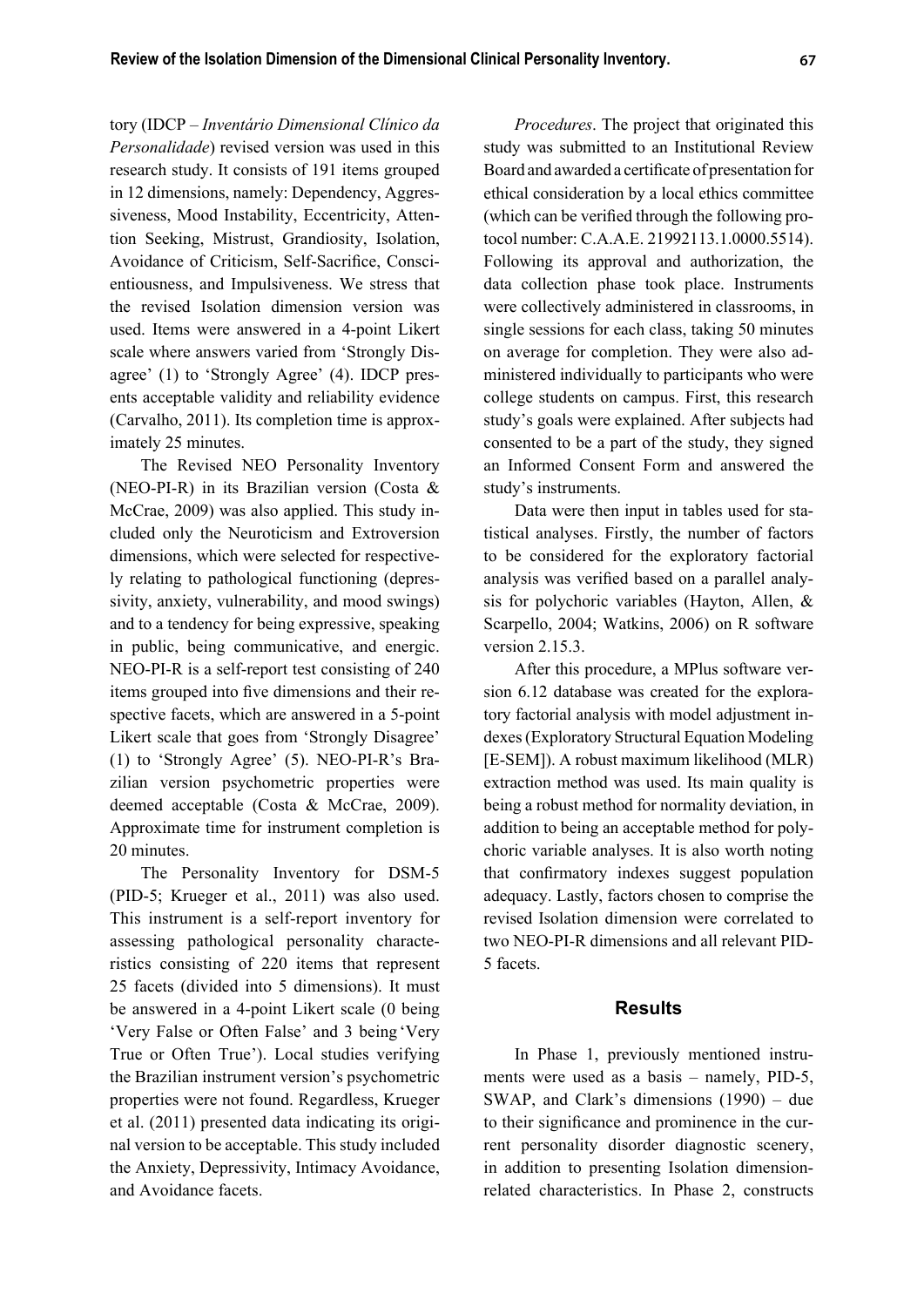**68 Carvalho, L. F., Arruda, W.**

that related the most to the Isolation dimension in the aforementioned models were chosen. The following PID-5 facets were used: Intimacy Avoidance, relating to a closeness or intimacy avoidance behavior in relationships and avoidance of affective or sexual relationships; Avoidance, regarding avoidance of social interactions, human contact and social activities; Anxiety, including items that relate to general worry; and Depressivity, referring to a sad mood, feelings of self-devaluation, and lack of positive future perspective. Only the Schizoid Orientation SWAP dimension was used, which predominantly consists of indifference towards others, difficulty to communicate, inability to comprehend abstract ideas, and lack of empathy in relationships. Two facets from Clark's (1990) proposal were selected. The Emotional Coldness facet, where explicit emotional coldness

**Table 1 Consensus-Selected Item Set**

characteristics, low empathy capacity, lack of display of intense emotions or affect, few reciprocity hand gestures or facial expressions, and lack of responsive capacity are seen; and Social Isolation, where the individual chooses lonely activities over social ones, is socially isolated, and does not have close friends.

Then, in Phase 3, new items based on the aforementioned models were developed. A total of 145 items were established and distributed according to selected facets and their respective constructs in the aforementioned models. Lastly, in Phase 4, 55 out of the 145 items developed based on five constructs were selected in a consensus between this study's authors. Selection criterion was how detailed item descriptions were and which items best fit content typically related to the Isolation dimension. Table 1 presents distribution of items over constructs, considering developed and pre-selected items.

| Construct                   | <b>Created Items</b> | Pre-Selected Items | Original Items |  |
|-----------------------------|----------------------|--------------------|----------------|--|
| Intimacy Avoidance          | 22                   | 11                 |                |  |
| Avoidance                   | 48                   | 11                 | 2              |  |
| Social Isolation            | 17                   | 16                 | 4              |  |
| <b>Emotional Coldness</b>   | 33                   | 9                  |                |  |
| <b>Schizoid Orientation</b> | 25                   | 8                  |                |  |
| Non-categorized Items       |                      |                    | 3              |  |
| Total                       | 145                  | 55                 | 11             |  |

In Phase 5, items were divided into categories defined by the authors to verify whether they were representative of newly developed items and to investigate the Isolation dimension's 11 original items. In this last Phase, the number of pre-selected items were also reduced and a total of 28 (new) items and 11 original ones was reached. This final selection excluded redundant items, which were excessive in categories created in the previous Phase. Data from the last two Phases can be seen in Table 2.

Table 2 categories are as follows: Intimacy Avoidance is characterized by an attitude of social isolation, avoidance of intimate contact and of talking about oneself to others; Lack of Social Interest includes items that display avoidance of making friendships and absence or near absence of interest for other people's feelings or other people themselves; Social Isolation contains items showing a desire for being alone and doing things by oneself; Emotional Coldness refers to not expressing emotions and not being in contact with one's own emotions; Difficulty to Communicate includes sentences presenting absence of empathy, incapacity to identify other people's feelings, and inability to focus on other people. We stress that no original item could be fit in the Difficulty to Communicate category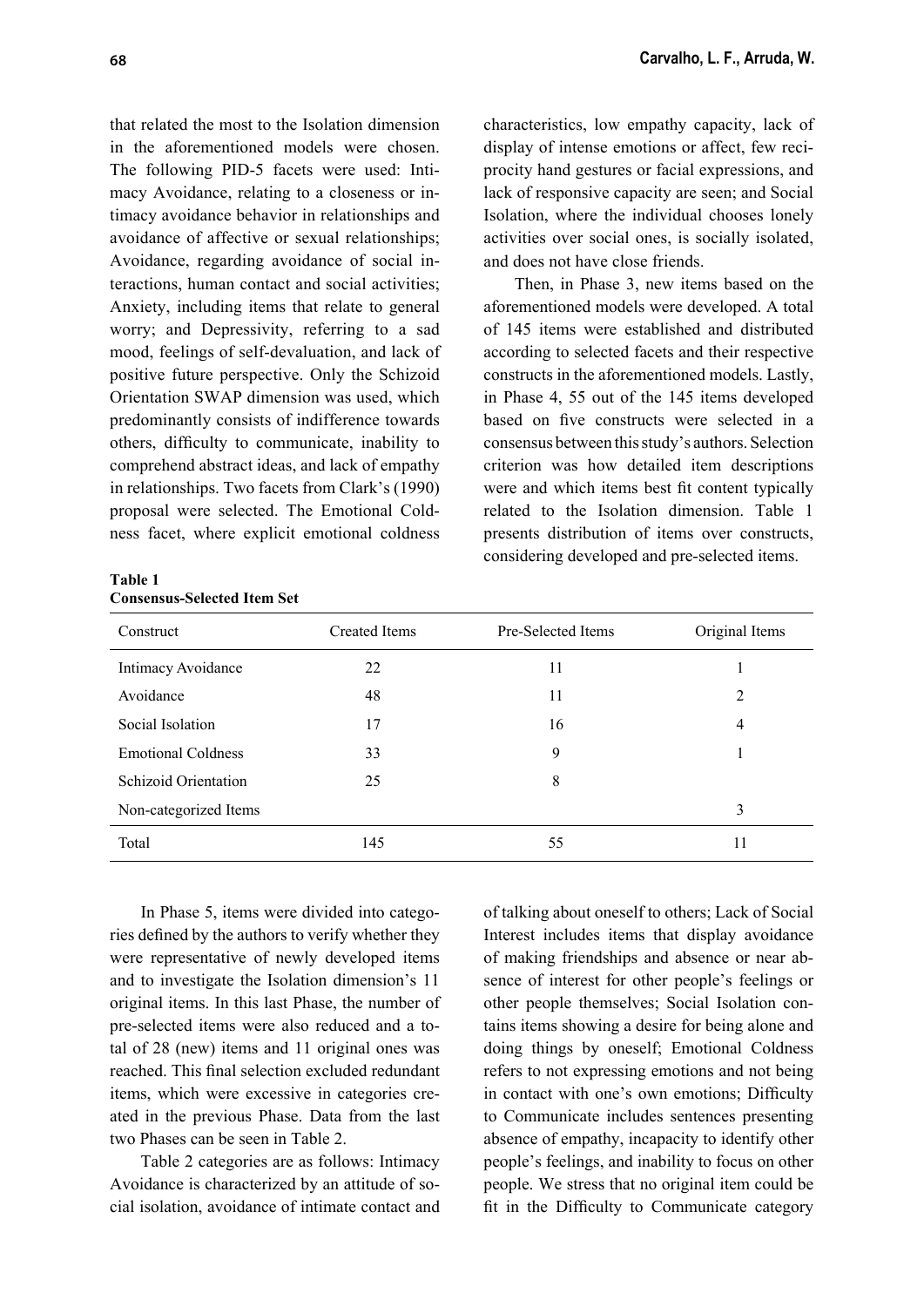and there were three original items that did not fit any of the new categories. As a result of this study's first part, 28 new items were created and

11 original items were considered, resulting in 39 items for the IDCP Isolation dimension's final application version.

| Categories                | Pre-Selected Items | Selected Items | Original Items |
|---------------------------|--------------------|----------------|----------------|
| Intimacy Avoidance        | 11                 | 6              |                |
| Lack of Social Interest   | 11                 | 6              | 2              |
| Social Isolation          | 16                 | 6              | 4              |
| <b>Emotional Coldness</b> | 9                  | 5              |                |
| Difficulty to Communicate | 8                  | 5              |                |
| Non-categorized Items     | --                 |                | 3              |
| Total                     | 55                 | 28             | 11             |

#### **Table 2 Consensus-Selected Item Set**

Then, analyses based on empirical data were conducted. Parallel analysis for polychoric variables yielded up to four factors presenting not randomly obtained expressive Eigenvalues. Subsequent E-SEM analysis forced one-to-four-factor solutions, using an oblique *Geomin* rotation and a robust maximum likelihood (MLR) extraction method, considered to be an acceptable robust method for polychoric variables. Initially, adjustment indexes generated for all four models were analyzed. The most adequate adjustment index found was for a four-factor model, namely:  $X^2/df=2.11$ , RMSEA=.075, CFI=.747, and SMR=.057. Regarding cut-off points (Hooper, Coughlan, & Mullen, 2008), SMR was considered good,  $X^2/df$  was considered borderline good, RMSEA was considered acceptable, and CFI was considered unacceptable.

Due to this data, a four-factor structure was maintained. Factor loadings, the number of items kept for each factor, and internal consistency indexes (Cronbach's alpha) can be seen in Table 3. Items kept for each factor are also bolded and formatted in grey.

According to this Table, a total of 18 items were selected for the Isolation dimension's final new version. We purposefully sought to keep a minimum number of items by factor in order to make the instrument useable in the

professional setting. Thus, even though some items presented acceptable factor loading, these were not included. Basically, four criteria were used for excluding items, namely: (a) Item impairs or has a negative impact on factor's internal consistency, (b) item presents too little of an interpretative consistency to be kept for the factor, (c) significant loadings in more than one factor (difference lower than .50 in intrafactor loadings), and (d) content redundancy among items of a same factor. Based on these criteria and on the general criterion of including the least possible amount of items, a set of items for the dimension's revised version was obtained.

Some of the excluded items could have been kept from a psychometric and content standpoint. However, considering the number of dimensions in the instrument, an excessive number of items would make IDCP's application impractical. Regarding factor internal consistency, factors presented variation from .70 to .87, and a .88 index was found for the total set of 18 items. After defining the dimension's internal structure, factors and total score were internally and externally (other applied tests) correlated. Table 4 shows factor correlation results and the revised Isolation dimension's total score when compared to NEO-PI-R's two dimensions.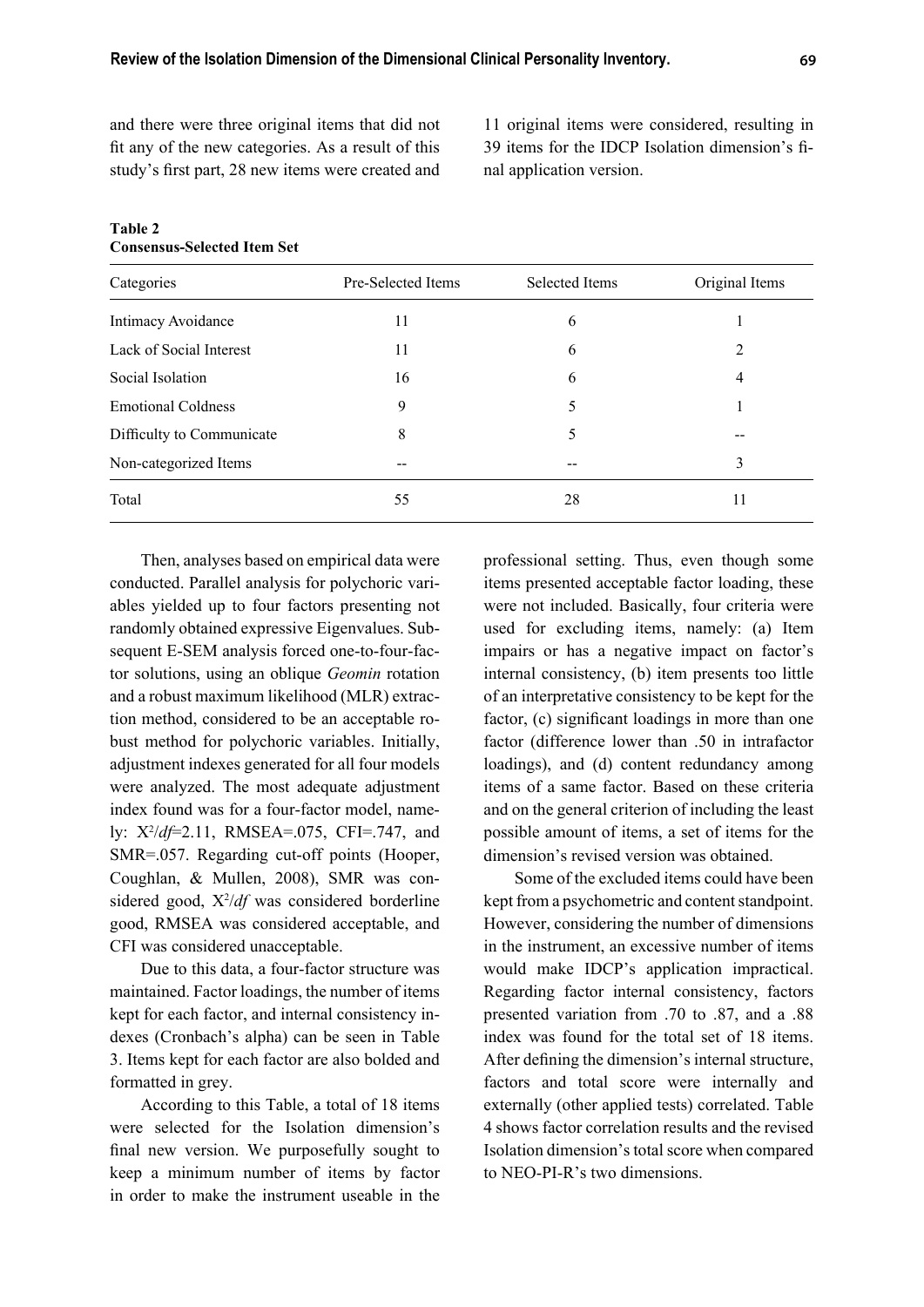| Item        | Individualism | Social Isolation | Intimacy Avoidance | <b>Emotional Apathy</b> |
|-------------|---------------|------------------|--------------------|-------------------------|
| 58          | .596          | .292             | .212               | .209                    |
| 77          | .578          | .491             | .360               | .264                    |
| 99          | .470          | .298             | $-.003$            | .095                    |
| 111         | .728          | .331             | .298               | .295                    |
| 133         | .745          | .350             | .498               | .247                    |
| 207         | .498          | .301             | .022               | .104                    |
| 437         | .364          | .408             | .583               | .266                    |
| 438         | .173          | .318             | .704               | .184                    |
| 439         | .362          | .533             | .761               | .355                    |
| 441         | .216          | .508             | .641               | .233                    |
| 444         | .359          | .753             | .366               | .426                    |
| 445         | .304          | .628             | .221               | .404                    |
| 446         | .222          | .769             | .239               | .437                    |
| 449         | .196          | .751             | .319               | .392                    |
| 456         | .136          | .630             | .301               | .793                    |
| 457         | .137          | .328             | .315               | .616                    |
| 458         | .258          | .597             | .292               | .878                    |
| 459         | .226          | .525             | .334               | .862                    |
| Item Number | 6             | $\overline{4}$   | $\overline{4}$     | $\overline{4}$          |
| $\alpha$    | .79           | $.81\,$          | $.78\,$            | .87                     |

**Table 3 Exploratory Factorial Analysis and Internal Consistency Indexes**

*Note*. Tables figure only included items, making data visually clearer. Items kept for each factor are also bolded and formatted in grey.

| <b>Table 4</b> |                                                               |  |
|----------------|---------------------------------------------------------------|--|
|                | <b>Total Score, Factor and NEO-PI-R Dimension Correlation</b> |  |

|                       |          | 2          | 3          | $\overline{4}$ | 5        | 6      | 7 |
|-----------------------|----------|------------|------------|----------------|----------|--------|---|
| 1. Individualism      |          |            |            |                |          |        |   |
| 2. Social Isolation   | $.45***$ |            |            |                |          |        |   |
| 3. Intimacy Avoidance | $.41***$ | $.48***$   | 1          |                |          |        |   |
| 4. Emotional Apathy   | $.32**$  | $.58***$   | $.38***$   |                |          |        |   |
| 5. Total Score        | $.81**$  | $.76^{**}$ | $.73***$   | $.71***$       |          |        |   |
| 6. Neuroticism        | $.33***$ | $.25***$   | .06        | $.14*$         | $.27**$  |        |   |
| 7. Extroversion       | $-.20**$ | $-.29**$   | $-24^{**}$ | $-.31***$      | $-.34**$ | $-.08$ |   |
|                       |          |            |            |                |          |        |   |

\**p*=.05 relevance; \*\**p*=.001 relevance.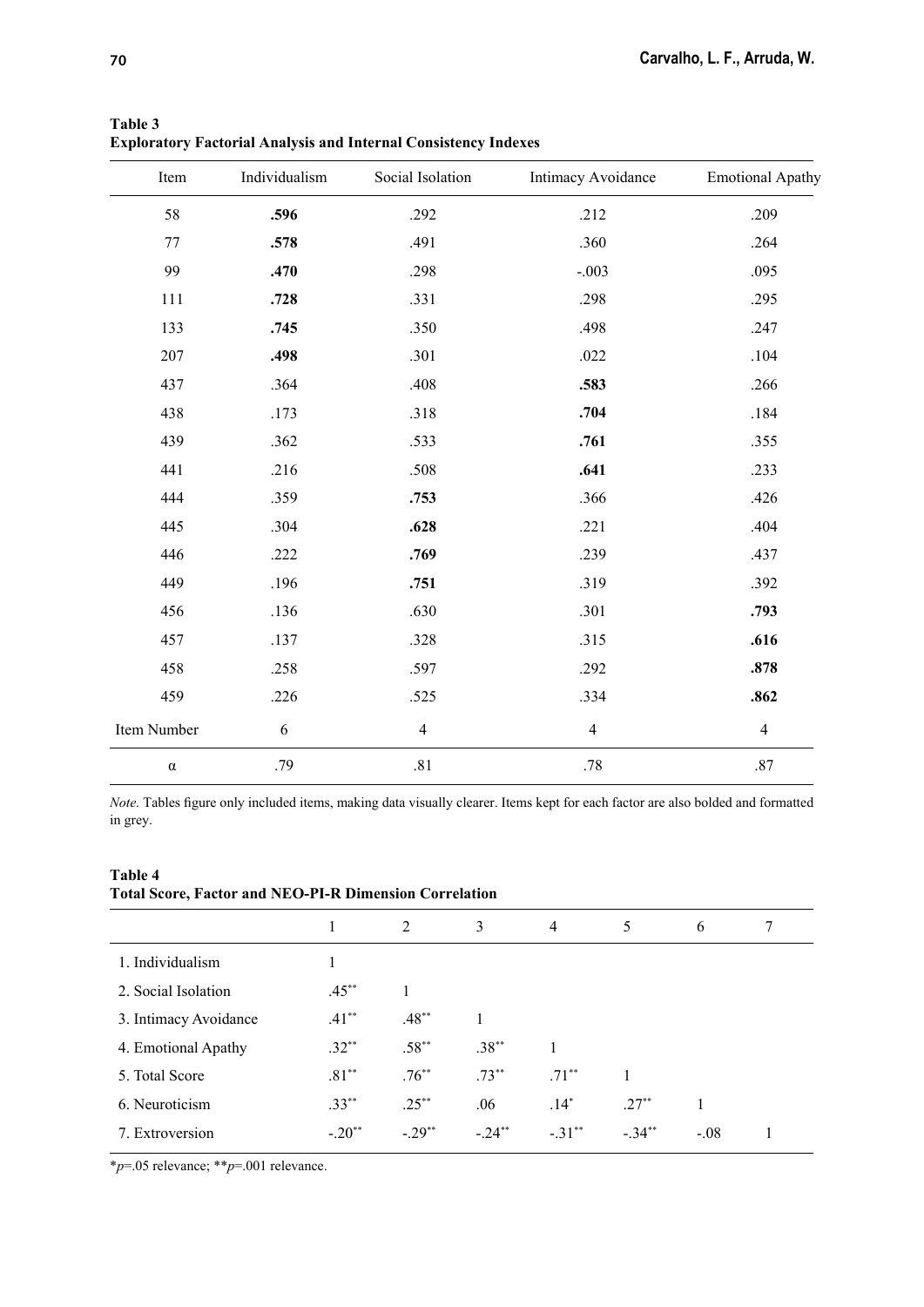This table shows that total score to factor correlation numbers were all high. Similarly, correlation numbers among the revised dimension's factors varied from .32 to .58. Total score presented low and positive correlation to Neuroticism and low and negative correlation to Extroversion. The Neuroticism dimension presented positive correlations to IDCP dimension factors, the highest of them being to Individualism  $(r=.33)$  and Social Isolation  $(r=.25)$ . Conversely, Extroversion presented only negative correlations, the highest of them being to the Social Isolation (*r*=-.29) and Emotional Apathy

### **Table 5 Isolation and Neuroticism Facets Correlation**

(*r*=-.31) factors. Table 5 that follows presents revised dimension correlations to Neuroticism facets.

The Individualism factor presented a higher number of correlations to Self-Consciousness and Vulnerability; as did Social Isolation to the Depression and Self-Consciousness facets; Intimacy Avoidance presented generally low correlations; and Emotional Apathy was more intensely correlated to the Depression facet. Total score presented the highest number of correlations to Vulnerability and Self-Consciousness. Similar data are presented in Table 6 regarding the Extroversion dimension.

|                         | Ax.     | A/H     | D        | S/C      |          | V        |  |
|-------------------------|---------|---------|----------|----------|----------|----------|--|
| Individualism           | $.22**$ | $.19**$ | .12      | $.33**$  | $.24***$ | $.33***$ |  |
| Social Isolation        | .87     | $.16^*$ | $.28***$ | $.24***$ | .25      | $.23***$ |  |
| Intimacy Avoidance      | $-.09$  | .23     | .53      | .11      | $-.12$   | .96      |  |
| <b>Emotional Apathy</b> | .14     | .38     | $.24**$  | $.16*$   | $-74$    | $.18***$ |  |
| <b>Total Score</b>      | .10     | $.14*$  | $.19**$  | $.29**$  | .94      | $.31**$  |  |

*Note.* Ax. = Anxiety;  $A/H =$  Angry Hostility;  $D =$  Depression;  $S/C =$  Self-Consciousness;  $I =$  Impulsiveness;  $V =$  Vulnerability. \**p*=.05 relevance; \*\**p*=.01 relevance.

#### **Table 6 Isolation and Extroversion Facets Correlation**

|                         | W                    | G                    | As.     | At.      | ES        | PE                   |
|-------------------------|----------------------|----------------------|---------|----------|-----------|----------------------|
| Individualism           | $-.26$ <sup>**</sup> | $-.23***$            | $-.01$  | $-.13*$  | $-.10$    | $-.07$               |
| Social Isolation        | $-.26$ <sup>**</sup> | $-.26$ <sup>**</sup> | $-.07$  | $-12$    | $-.19**$  | $-.17*$              |
| Intimacy Avoidance      | $-.27**$             | $-.28**$             | .01     | .02      | $-.21$ ** | $-.15^*$             |
| <b>Emotional Apathy</b> | $-.23$ **            | $-.20**$             | $-0.86$ | $-.21**$ | $-.20**$  | $-.21$ <sup>**</sup> |
| <b>Total Score</b>      | $-.34***$            | $-31**$              | $-.64$  | $-17^*$  | $-.22**$  | $-.18**$             |

*Note.* W = Warmth; G = Gregariousness; As. = Assertiveness; At. = Activity; ES = Excitement Seeking; PE = Positive Emotions.

\**p*=.05 relevance; \*\**p*=.01 relevance.

According to Table 6, all significant correlations were also negative. Individualism, Social Isolation, and Intimacy Avoidance factors and total score were more expressively correlated to

Warmth and Gregariousness. Emotional Apathy was more expressively correlated to Warmth and Activity. Table 7 presents IDCP factor and PID-5 facet correlations.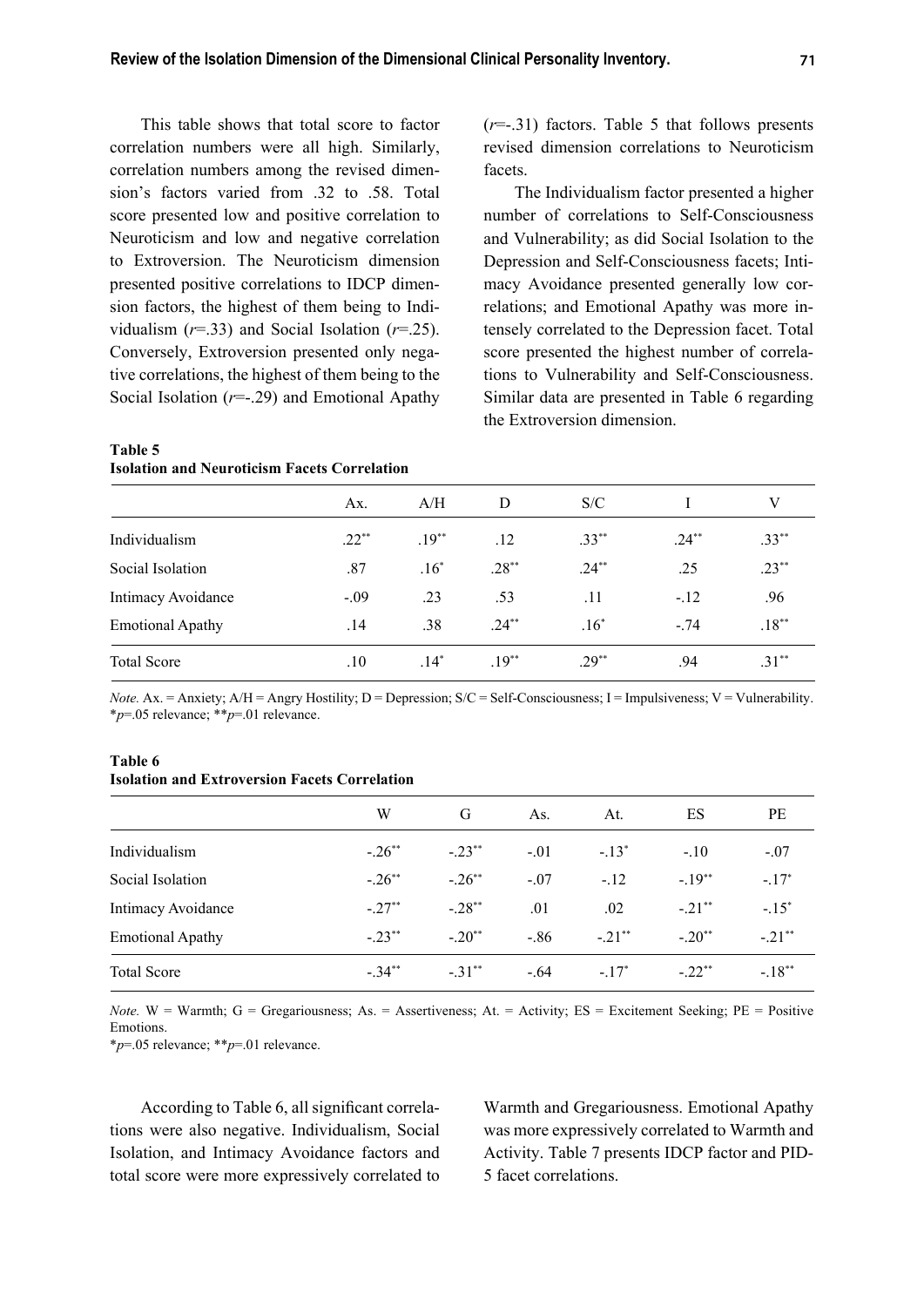|                         | Anxiety   | Depressivity | Intimacy Avoidance | Avoidance |
|-------------------------|-----------|--------------|--------------------|-----------|
| Individualism           | $40^{**}$ | $.40**$      | $21**$             | $.48**$   |
| Social Isolation        | $.28***$  | $.40**$      | $.20**$            | $.59**$   |
| Intimacy Avoidance      | $29^{**}$ | $.18***$     | $.25***$           | $.44***$  |
| <b>Emotional Apathy</b> | $.23***$  | $.44***$     | $.17*$             | $.60**$   |
| <b>Total Score</b>      | $.40**$   | $.47**$      | $.28**$            | $.69**$   |

#### **Table 7 Isolation and PID-5 Facets Correlation**

\**p*=.05 relevance; \*\**p*=.01 relevance.

Regarding total score correlations, this Table shows highest correlation to the Avoidance facet and lowest correlation to Intimacy Avoidance. All IDCP dimension factors were similarly correlated to these two PID-5 facets. Individualism also presented more evident correlation numbers to Anxiety and Depressivity, as did Social Isolation to Depressivity. Intimacy Avoidance (IDCP) presented the lowest correlations, as did Emotional Apathy to Depressivity.

### **Discussion**

We sought to develop a new set of items for IDCP's Isolation dimension that presented satisfactory psychometric properties regarding validity evidence based on internal structure and external variable correlations, as well as reliability indexes. Original IDCP items (Carvalho & Primi, in press) were considered for the revision phase, but the aim for developing new items was that they assess a pathological personality spectrum of aspects specifically related to the Isolation dimension's latent construct.

As previously stated, this dimension includes a preference for being alone, avoidance of social interactions, and relates to typical schizoid personality disorder characteristics (Millon, 2011). This study developed a set of 28 items applied along with the dimension's original 11 items.

Classifying original and new Isolation dimension items into categories facilitated this item set's coverage analysis, suggesting that literature chosen as a basis was globally represented. The Intimacy Avoidance and Social Avoidance categories include PID-5 (Krueger et al., 2011) and SWAP (Westen & Shedler, 1999) elements, elaborated to comprise the Difficulty to Communicate category. Clark's (1990) proposals were used for developing Social Isolation and Emotional Coldness items. Three of the original items did not fit any of the categories. None of the original IDCP items fit the Difficulty to Communicate category.

When investigating the new and original item set's psychometric properties, a four-factor solution was established. Some adjustment indexes used were deemed acceptable, but CFI indexes did not reach cut-off points. These results must be especially taken into consideration in future studies that seek to replicate this study's structure. After the refining phase  $(i.e., exclusion)$ of items according to previously presented criteria), a final version of the Isolation dimension was reached with 18 items: six original ones (all included in the first factor) and 12 new ones (distributed along the last three Isolation dimension factors). Individualism, the first factor  $(6 \text{ items})$ , is characterized by an individual's preference for doing activities by oneself and their tendency to become irritated when put in situations that demand social interaction (example item: 'I would rather do things by myself'). The Social Isolation factor (4 items) includes items related to an individual's preference for not having contact with other people (example item: 'I can't understand why people like making friends so much'). Factor 3, Intimacy Avoidance (4 items), includes items that clearly show a preference for not es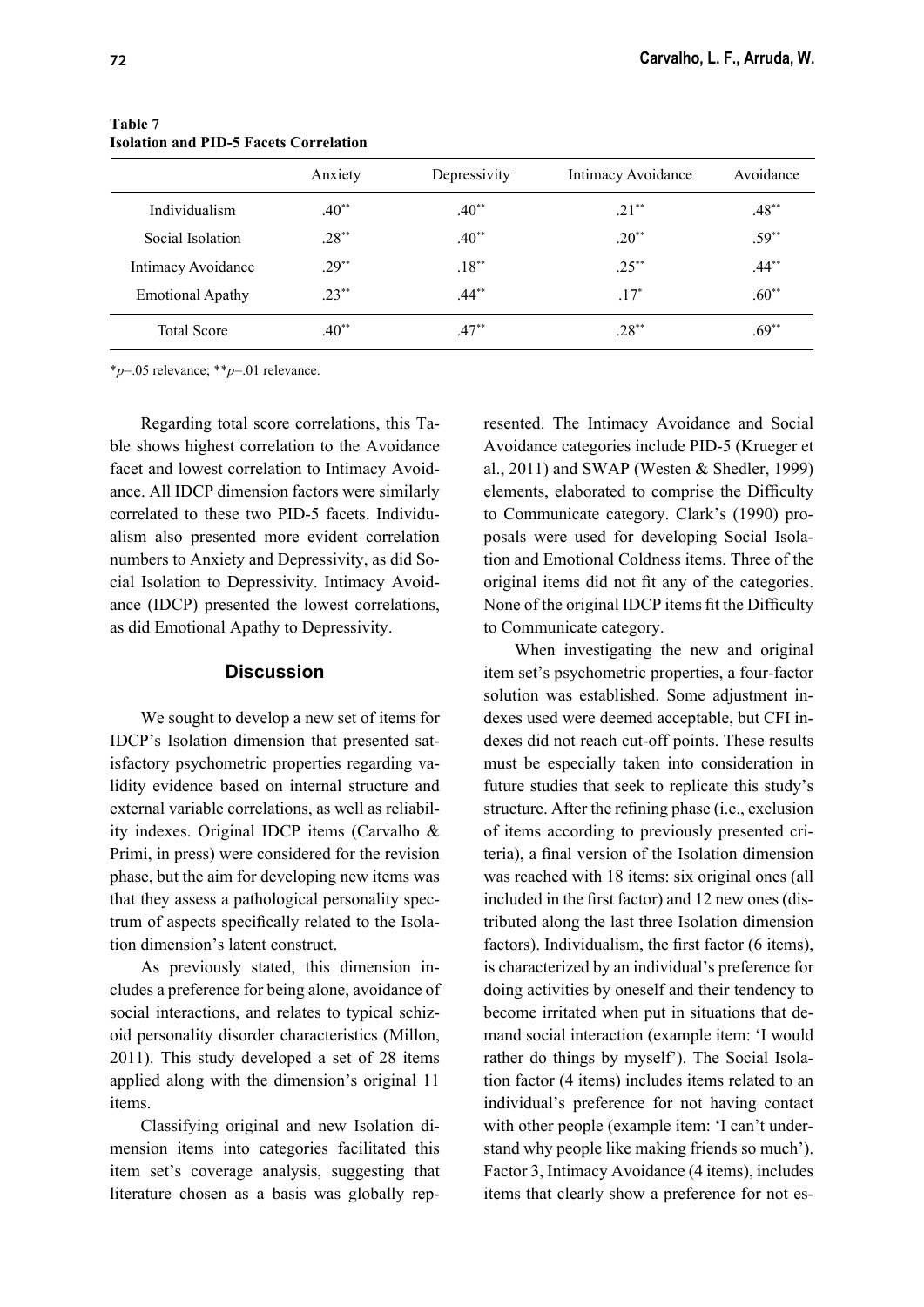tablishing intimate relationships and not sharing information about oneself with others (example item: 'I hardly ever allow people to be in intimate relationships with me'). The last factor, Emotional Apathy (4 items), regards a difficulty to get excited about ordinary situations (example item: 'I can't understand why people get so excited about things'). Characteristics comprising new factors are reported in literature used as a basis for revising this dimension (Clark, 1990; Krueger et al*.*, 2011; Millon, 2011; Shedler & Westen, 2004).

Data on the factorial solution for the Isolation dimension's revised version show validity evidence based on the dimension's internal structure. Factors were interpretable and coherent with literature used as a basis for this study. Additionally, indexes were acceptable for the revised dimension's internal consistency and its factors – especially considering its reduced number of items (Nunnally, 1978).

Isolation dimension's final revised version's 18 items were correlated to each other and to NEO-PI-R and PID-5's remaining facets and dimensions. Correlations between Isolation factors and total score suggest, on the one hand, presence of a common latent construct subjacent to the dimension, which is also confirmed by internal consistency indexes. On the other hand, however, considering the low to moderate correlation numbers, it is also possible to obtain different respondent profiles from Isolation dimension. For instance: two different people can have a high total score in the dimension, but also a distinct factor profile. Obtaining coherent and inter-related – yet distinct – factors was not only expected but also desirable, as it allowed for greater refining of subject assessment.

Additionally, positive factor and total Isolation score correlations to Neuroticism suggest that this dimension's items tend towards the pathological spectrum – considering that the NEO-PI-R dimension assesses dysfunctional personality aspects (Costa & McCrae, 2009). Isolation factors presenting higher correlation numbers to this dimension were typically related to an individual's preference for being by oneself (Individualism and Social Isolation). This correlation should be investigated in future studies. All correlations to the Extroversion dimension were negative, which was also expected, as high scores in this NEO-PI-R dimension indicate a preference for being among other people (Costa & McCrae, 2009). These data are construed as validity evidence based on NEO-PI-R's Neuroticism and Extroversion dimensions. It was expected for the Isolation dimension to have a tendency to assess pathological personality aspects – similarly to the remaining IDCP factors –, but also to indicate a preference for being isolated from other people.

Specifically regarding correlations to Neuroticism factors, the Individuality factor correlated more expressively to Self-Consciousness and Vulnerability. This indicates that individuals scoring high in this IDCP factor tended to be embarrassed and shy when socially anxious and susceptible to stress and psychological aggression. The Social Isolation factor also significantly correlated to Self-Consciousness and the Depression facet, suggesting that individuals who prefer to avoid social interactions also tend to be shy, socially withdrawn, sad, possibly due to isolation from social interactions. Emotional Apathy correlated to Depression, which seems pertinent given that both factor and facet deal with the individual's mood. Future studies should investigate these correlations in as much detail as possible. Conversely, Intimacy Avoidance was the IDCP factor to present the lowest correlations to Neuroticism factors, suggesting this NEO-PI-R dimension's items do not assess a difficulty to establish intimate connections with people. This can also be seen in its facet definitions (Costa & McCrae, 2009).

Correlations among the Isolation dimension and Extroversion facets were also investigated. All significant correlations were negative, suggesting once again that this IDCP dimension relates to an individual's preference for not relating to other people and for focusing less of their energy on ordinary activities, as assessed by the NEO-PI-R dimension (Costa & McCrae, 2009). A large number of Isolation factors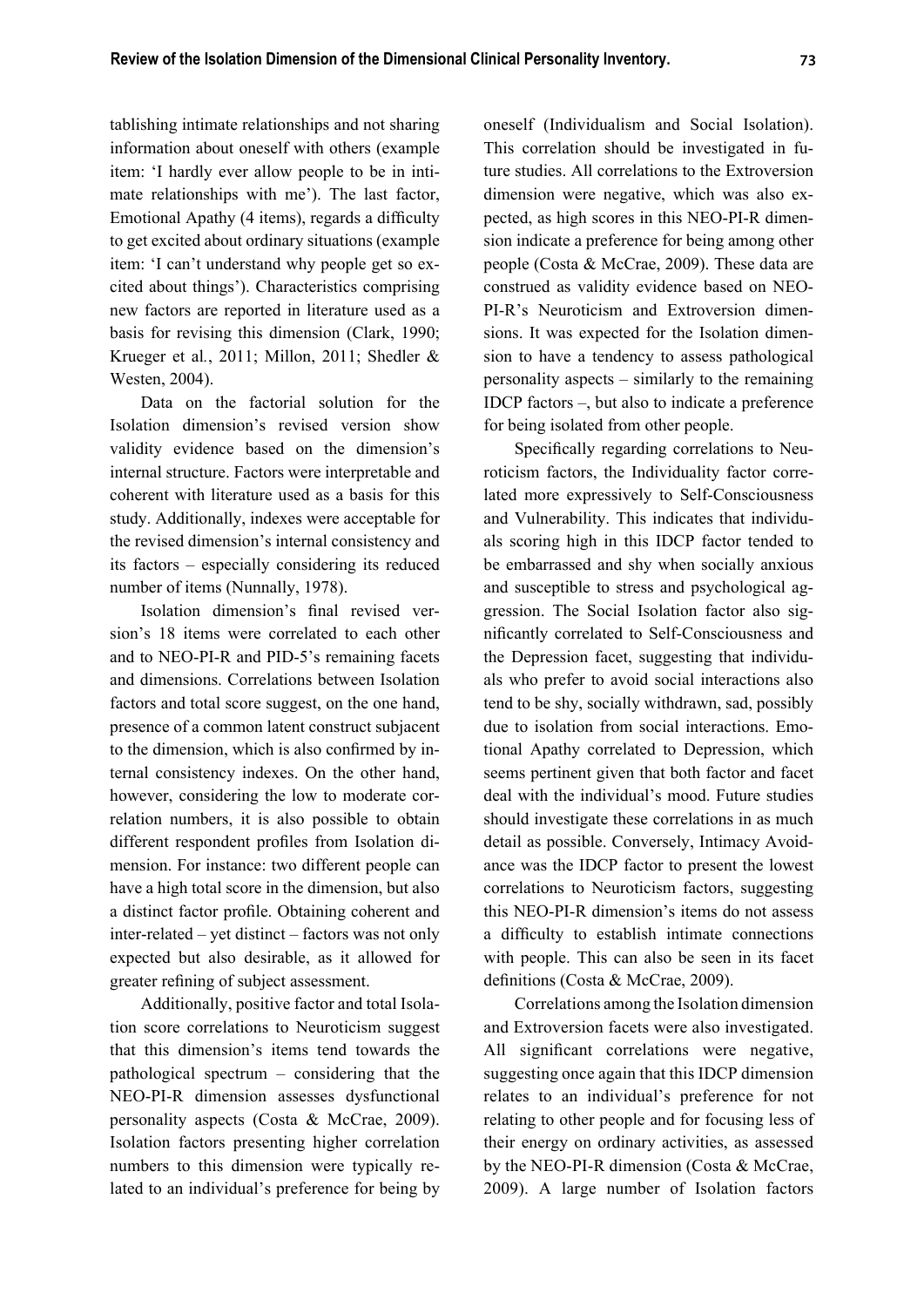presented expressive correlations to the Warmth and Gregariousness facets. This suggests that such factors (especially Individualism, Social Isolation, and Intimacy Avoidance) are related to a tendency of not seeking affection, friendship, and social excitement (Costa & McCrae, 2009). The Emotional Apathy factor also correlated to Warmth, which is theoretically pertinent, and to Activity, which suggests this dimension refers to a tendency to lack energy, vigor, and agility.

Isolation factor correlations to some PID-5 facets were also verified: correlation was higher to the Avoidance facet and lower to the Intimacy Avoidance facet (both PID-5 facets). This suggests the Isolation dimension encompasses attitudes of generally avoiding social contact and a preference for being by oneself (as per the Avoidance facet) in essence, not of specifically avoiding amorous and/ or sexual relations, an underlying element in the Intimacy Avoidance facet (Krueger et al*.*, 2011). As similarly observed in Neuroticism facets (NEO-PI-R), Individualism and Social Isolation showed expressive correlations to PID-5's Depressivity facet, as did Emotional Apathy. The Intimacy Avoidance Isolation factor showed the least correlation to PID-5, regardless of the latter having a homonymous facet. However, this IDCP factor assesses a preference for not establishing general intimate relationships, but not specifically amorous or sexual relationships, as is the case with PID-5's factor (Krueger et al., 2011). Conversely, the homonymous IDCP factor assesses a preference for not establishing general intimate relationships, but not specifically amorous or sexual relationships.

Correlations found among IDCP and PID-5 are also construed as validity evidence based on external variables for the Isolation dimension, as they have been theoretically coherent. Additionally, we point out that correlations between IDCP and PID-5 were higher than the ones between IDCP and NEO-PI-R. This is a coherent datum, given that IDCP and PID-5 were designed to assess pathological personality traits, and NEO-PI-R was developed to assess typical traits.

## **Conclusion**

This study's objective was reached (i.e., to revise the Isolation dimension focusing on its items' pathological aspects, yielding acceptable reliability coefficients, and interpreting dimension characteristics coherently). In order to fulfill this goal, the dimension was revised both conceptually and empirically.

This study is intended to initially grasp and explore the revised dimension, albeit it containing a few of its original items. Future studies should thus seek to apply this new IDCP dimension along with other instruments to different populations, especially ones comprised of patients with previous psychiatric diagnoses.

Additionally, some study limitations should be noted. Firstly, its population was sufficient for analysis (Tabachnick & Fidell, 2007) but not representative of the general population. It also did not present data on psychiatric diagnoses. Not using external judges at this time should also be considered a limitation. On the other hand, this study's authors have deepened their knowledge of both the instrument and typical Isolation dimension characteristics, which has been favorable to its conclusion at this time. This study did not verify other IDCP, NEO-PI-R, and PID-5 dimension correlations to and the new Isolation dimension. Despite favorable data on the revised dimension, its clinical use still has not been tested, which should be accomplished in future research studies.

### **References**

- Abela, R. K. (2013). *Evidências de validade para o Inventário Dimensional Clínico da Person*alidade (IDCP) com base nos perfis de partici*pantes com diagnostico psiquiátrico* (Tese de doutorado, Universidade Federal de São Paulo, SP, Brasil).
- American Psychiatric Association. (2003). *Manual diagnóstico e estatístico de transtornos mentais DSM-IV-TR* (4. ed.). Porto Alegre, RS: Artmed.
- American Psychiatric Association. (2013). *Diagnostic and statistical manual of mental disorders* (5th ed.). Arlington, VA: Author.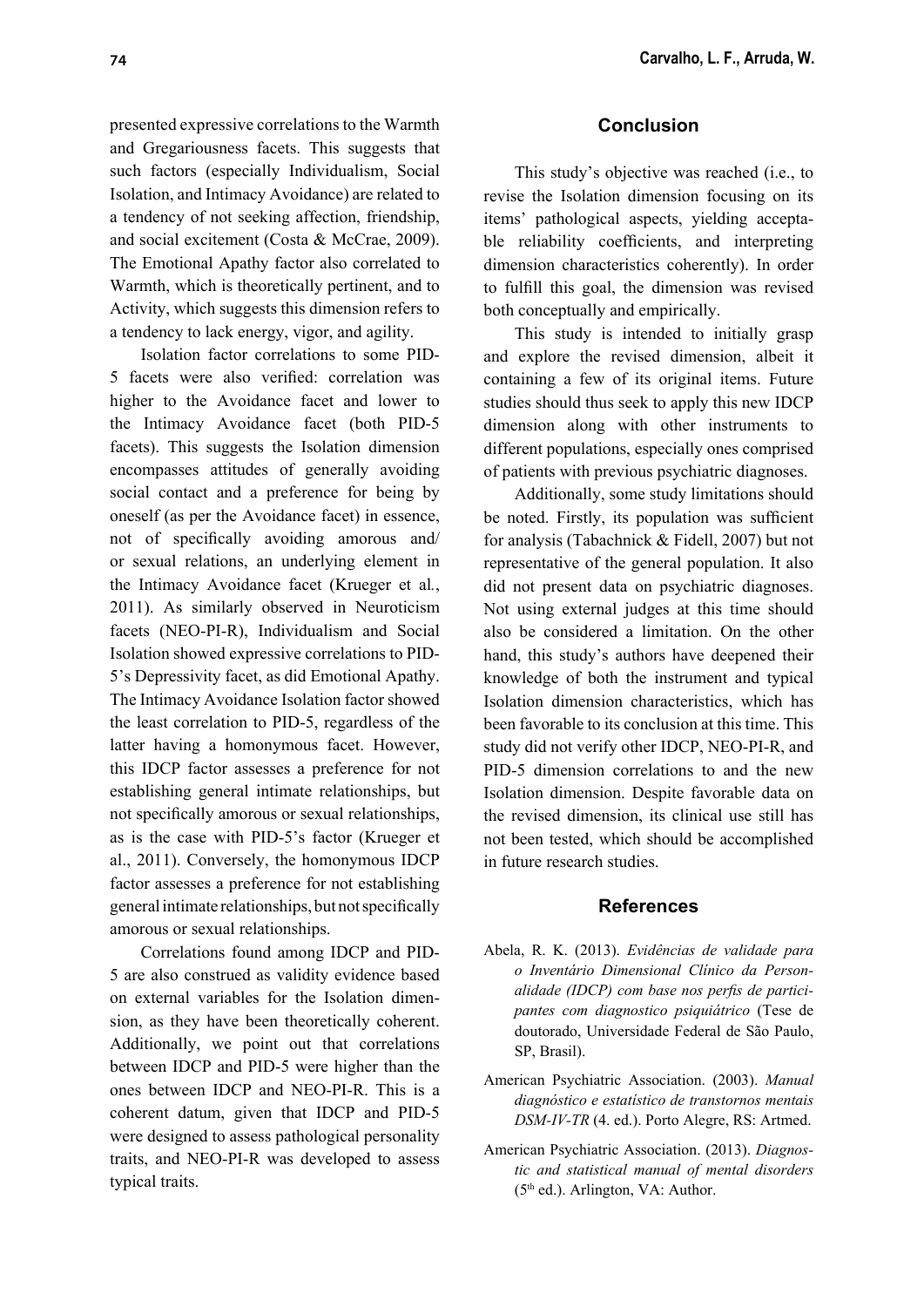- Carvalho, L. F. (2011). *Desenvolvimento e verificação das propriedades psicométricas do Inventário Dimensional Clínico da Personalidade* (Tese de doutorado, Universidade São Francisco). Retrieved from https://www.usf.edu.br/ galeria/getImage/427/606165816189410.pdf
- Carvalho, L. F., Bartholomeu, D., & Silva, M. C. R. (2010). Instrumentos para avaliação dos transtornos da personalidade no Brasil. *Avaliação Psicológica*, *9*(2), 289-298. Retrieved from http:// pepsic.bvsalud.org/pdf/avp/v9n2/v9n2a13.pdf
- Carvalho, L. F., & Primi, R. (in press). Prototype matching of personality disorders with the Dimensional Clinical Personality Inventory. *Psicologia: Teoria e Pesquisa*.
- Carvalho, L. F., Primi, R., & Stone, G. E. (2014a). Psychometric properties of the Inventário Dimensional Clínico da Personalidade (IDCP) using the Rating Scale Model. *Avances en Psicología Latinoamericana, 32*(3). doi:10.12804/ apl32.03.2014.09
- Carvalho, L. F., Sette, C. P., Capitão, C. G., & Primi, R. (2014b). Propriedades psicométricas da versão revisada da dimensão necessidade de atenção do Inventário Dimensional Clínico da Personalidade. *Temas em Psicologia, 22*(1), 147-160. doi:10.9788/TP2014.1-12
- Carvalho, L. F., Souza, B. D. B., & Primi, R. (2014c). Psychometric properties of the revised conscientiousness dimension of Inventário Dimensional Clínico da Personalidade (IDCP). *Revista de Psiquiatria do Rio Grande do Sul*, *36*, 23-31. doi:10.1590/2237-6089-2013-0024
- Clark, L. A. (1990). Toward a consensual set of symptom clusters for assessment of personality disorder*.* In J. Butcher & C. Spielberger (Eds.), *Advances in personality assessment* (Vol. 8, pp. 243-266). Hillsdale, NJ: Lawrence Erlbaum.
- Costa, P. T., Jr., & McCrae, R. R. (2009). *NEO-PI-R - Inventário de Personalidade NEO Revisado - Manual*. São Paulo, SP: Vetor.
- Hayton, J. C., Allen, D. G., & Scarpello, V. (2004). Factor retention decisions in exploratory factor analysis: A tutorial on parallel analysis. *Organizational Research Methods*, *7*(2), 191-205. doi:10.1177/1094428104263675
- Hooper, D., Coughlan, J., & Mullen, M. R. (2008). Structural equation modelling: Guidelines for determining model Fit. *The Electronic Journal*

*of Business Research Methods*, *6*(8), 53-60. Retrieved from http://arrow.dit.ie/buschmanart

- Kendler, K. S., Kupfer, D., Narrow, W., Phillips, K., & Fawcett, J. (2009, October 21). *Guidelines for making changes to DSM-V*. Retrieved from http://www.dsm5.org/ProgressReports/ Documents/Guidelines-for-Making-Changesto-DSM\_1.pdf
- Krueger, R. F., Derringer, J., Markon, K. E., Watson, D., & Skodol, A. E. (2011). Initial construction of a maladaptive personality trait model and inventory for DSM-5. *Psychological Medicine*, *8*, 1-12. doi:10.1017/S0033291711002674
- Millon, T. (2011). *Disorders of personality*: *Introducing a DSM/ICD spectrum from normal to abnormal* (3rd ed.). Hoboken, NJ: Wiley.
- Millon, T., Grossman, S., & Tringone, R. (2010). The Millon Personality Spectrometer: A tool for personality spectrum analyses, diagnoses, and treatments. In T. Millon, R. F. Krueger, & E. Simonsen (Eds.), *Contemporary directions in psychopathology: Scientific foundations of the DSM-V and ICD-11* (pp. 391-418). New York: Guilford.
- Millon, T., Millon, C. M., Meagher, S., Grossman, S., & Ramanath, R. (2004). *Personality disorders in modern life* (2<sup>nd</sup> ed.). Hoboken, NJ: Wiley.
- Nunnally, J. C. (1978). *Psychometric theory* (2nd ed.). New York: McGraw-Hill.
- Shedler, J., & Westen, D. (2004). Dimensions of personality pathology: An alternative to the five factor model. *American Journal of Psychiatry*, *161*, 1743-1754. Retrieved from http://journals.psychiatryonline.org/article. aspx?articleid=177083
- Skodol, A. E., Clark, L. A., Bender, D. S., Krueger, R. F., Morey, L. C., Verheul, R., …Oldham, J. M. (2011). Proposed changes in personality and personality disorder assessment and diagnosis for DSM–5, Part I: Description and rationale. *Personality Disorders: Theory, Research, and Treatment*, *2*(1), 4-22. doi:10.1037/a0021891
- Tabachnick, B. G., & Fidell, L. S. (2007). *Using multivariate statistics* (5<sup>th</sup> ed.). Boston, MA: Allyn & Bacon.
- Watkins, M. W. (2006). Determining parallel analysis criteria. *Journal of Modern Applied Statistical Methods*, *5*(2), 344-346. Retrieved from http:// digitalcommons.wayne.edu/jmasm/vol5/iss2/8